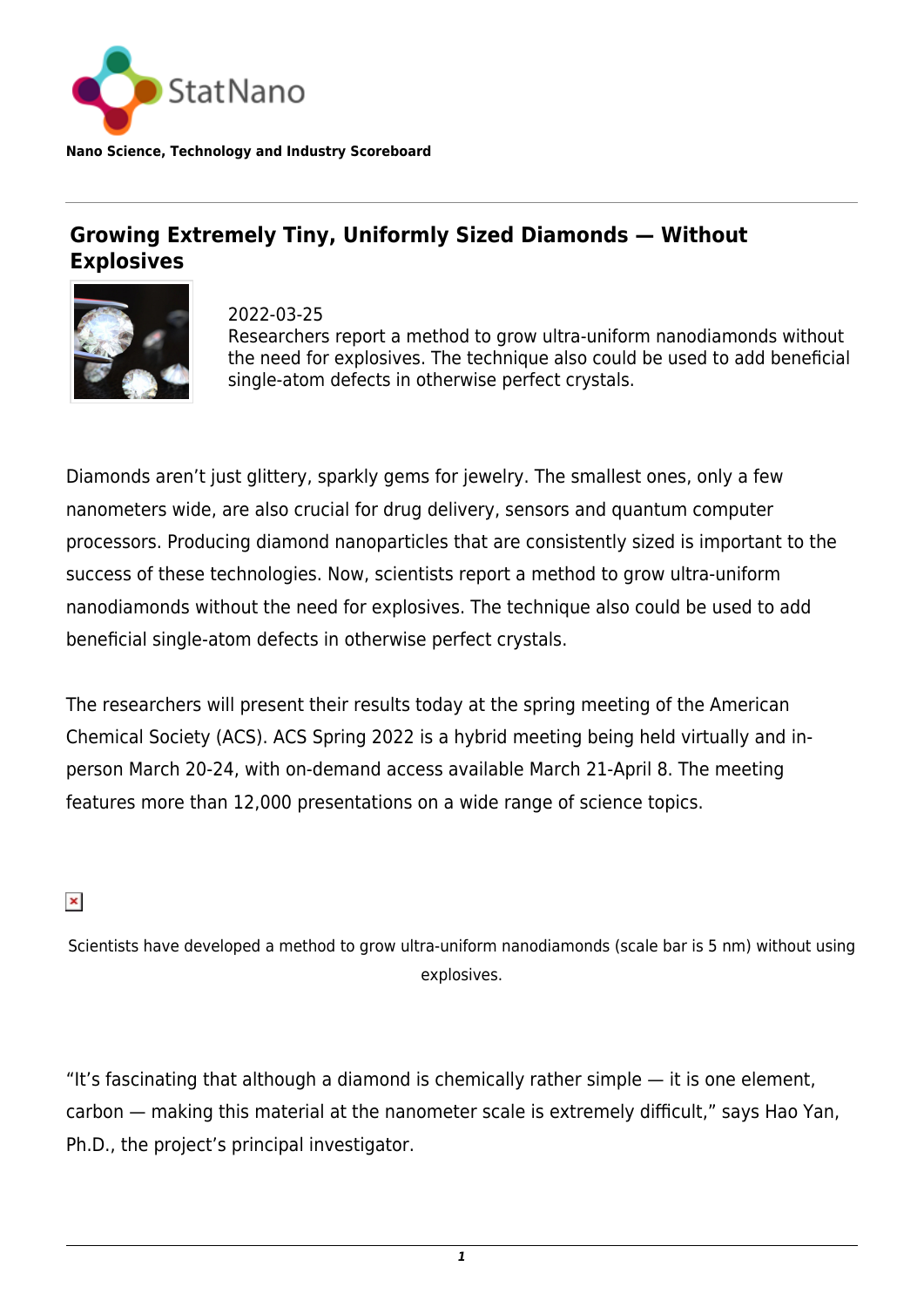Carbon becomes a diamond when atoms of this element are arranged into a rigid 3D cubic pattern under high-pressure and high-temperature conditions. Researchers previously have created nanodiamonds in the lab by detonating an explosive, such as trinitrotoluene (known as TNT), in a sealed stainless-steel container. The blast converts the carbon in the explosive material into tiny diamond particles. However, this crude method is hard to control, explains Yan. The crystals that form are uneven in size, requiring additional steps to sort them for different technologies.

To devise a more precise way to make nanodiamonds, Yan's group at the [University of North](https://statnano.com/org/University-of-North-Texas-System) [Texas](https://statnano.com/org/University-of-North-Texas-System) looked into the chemistry that nature uses. "We realized that places where diamonds are formed in the Earth's mantle contain a lot of iron and iron-carbon compounds, including carbides and carbonates," Yan says. And when iron carbide reacts with iron oxide between the crust and the upper mantle, diamonds grow.

Armed with this knowledge, Tengteng Lyu, a graduate student in Yan's lab who is presenting their work at the meeting, designed a chemical process to imitate the lithospheric environment found below Earth's surface. First, Lyu created evenly sized nanoparticles of iron carbide as the carbon source for the diamonds. The tiny particles were dotted throughout an iron oxide matrix, as though the iron carbide were chocolate chips within cookie dough.

Then, Lyu placed the carbon-precursor "dough" in a high-pressure and high-temperature environment, similar to the conditions at locations where natural diamonds form. The compounds reacted, and very uniform nanodiamonds resulted. The new method makes crystals as small as 2 nm wide with differences between them of less than a nanometer. Yan says that this is one order of magnitude better than anyone can do without additional postsynthetic treatment or purification steps.

Creating uniform, perfect nanodiamonds is great, says Yan, but these materials can be even more useful when they have defects, such as empty spots in the diamond's structure and the replacement of neighboring carbon atoms with nitrogen, silicon, nickel or another element. Because the non-carbon atoms color the material slightly, they are called "color centers." Nanoparticles with only one color center are highly desirable because they can securely store information in quantum computers and telecommunication devices.

Traditionally, a high-energy beam of atoms, such as nitrogen or silicon, is used to bombard

*2*